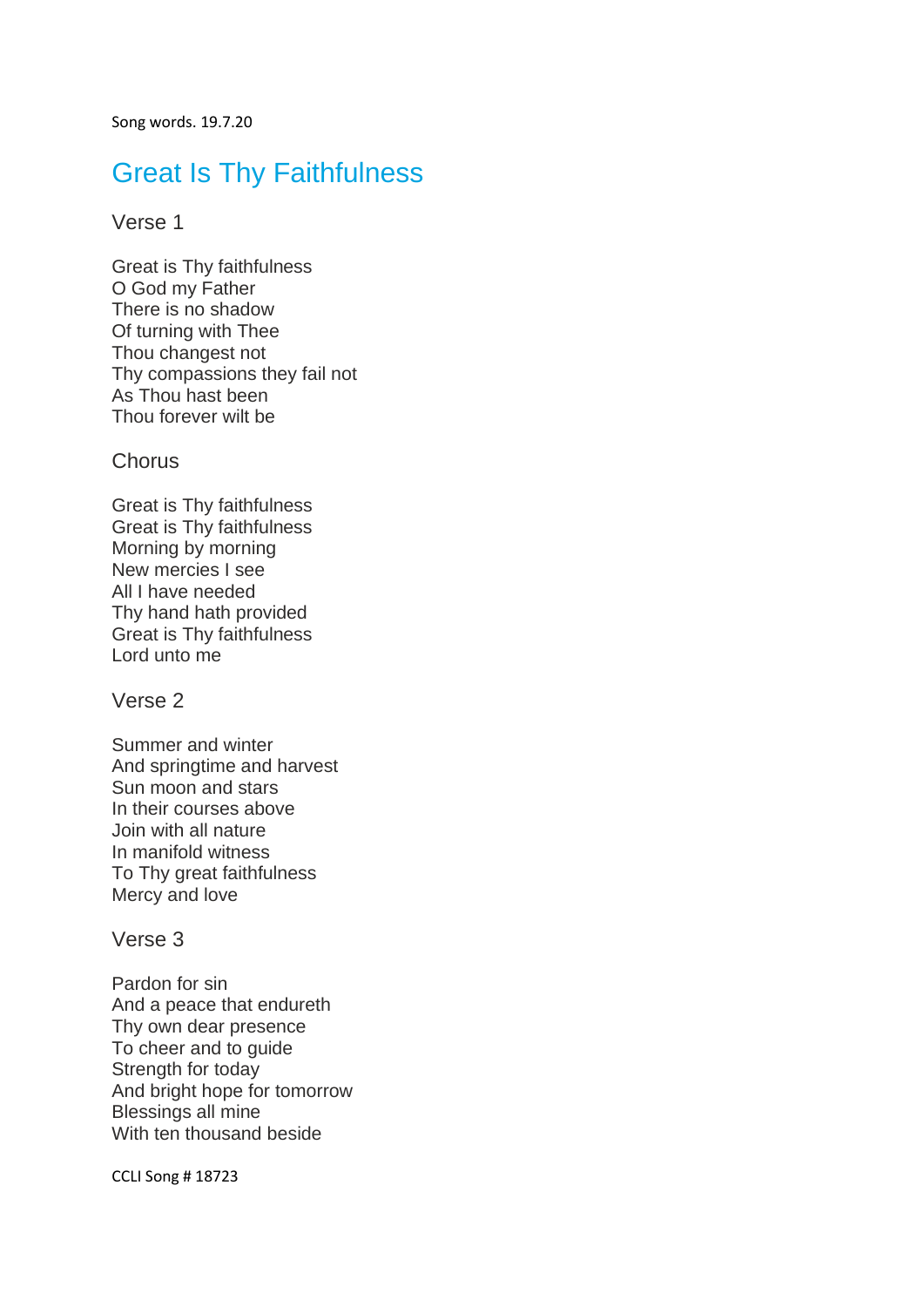Thomas Obediah Chisholm | William Marion Runyan © Words: 1923. Renewed 1951 Hope Publishing Company Music: 1923. Renewed 1951 Hope Publishing Company CCLI Licence No. 45277

# Mighty To Save

## Verse 1

Ev'ryone needs compassion Love that's never failing Let mercy fall on me Ev'ryone needs forgiveness The kindness of a Saviour The hope of nations

## Chorus

Saviour He can move the mountains My God is mighty to save He is mighty to save Forever Author of salvation He rose and conquered the grave Jesus conquered the grave

Verse 2

So take me as You find me All my fears and failures Fill my life again I give my life to follow Ev'rything I believe in Now I surrender

## Bridge

Shine your light and let the whole world see We're singing For the glory of the risen King Jesus Shine your light and let the whole world see We're singing For the glory of the risen King

CCLI Song # 4591782 Ben Fielding | Reuben Morgan © 2006 Hillsong Music Publishing Australia (Admin. by Hillsong Music Publishing UK) CCLI Licence No. 45277